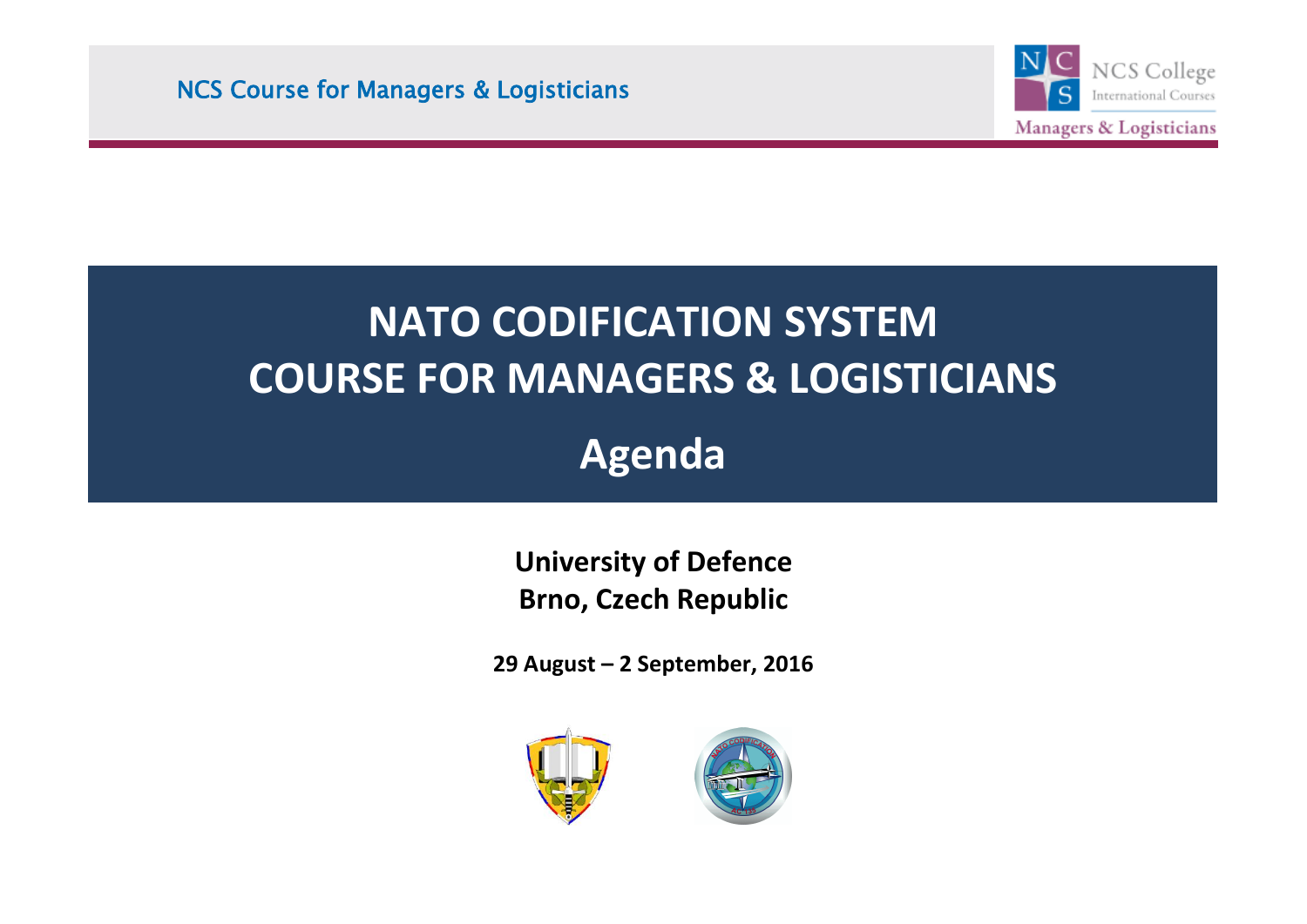#### AGENDA

| <b>DAY</b>                                                                | <b>TIME</b>     | <b>UNIT</b>                                       | <b>LESSON</b>                                                                                                                                                                                                                                                                                 | <b>LECTURER</b>                                                                                                                                                                                                                                                                                                   |
|---------------------------------------------------------------------------|-----------------|---------------------------------------------------|-----------------------------------------------------------------------------------------------------------------------------------------------------------------------------------------------------------------------------------------------------------------------------------------------|-------------------------------------------------------------------------------------------------------------------------------------------------------------------------------------------------------------------------------------------------------------------------------------------------------------------|
|                                                                           |                 |                                                   |                                                                                                                                                                                                                                                                                               |                                                                                                                                                                                                                                                                                                                   |
| Monday,<br>29 Aug<br>Moderator:<br><b>NSPA</b><br>Mr. Adam<br>Pustějovský | $08:30 - 09:30$ | ♦ Installation Briefing                           | • Opening Remarks<br>Goal and Content of the Course<br><b>Student Administration</b><br>How do we work<br><b>UoD Presentation</b><br><b>Photo Session</b>                                                                                                                                     | Dean of Faculty of<br>Military Leadership<br>(FML)<br>Head of Department of<br>Logistics of FML<br>AC/135 Chairman<br><b>NSPA Representative</b><br><b>CZE NCB Representative</b><br><b>USA NCB Representative</b><br><b>AURA Representative</b><br>NCS College Manager<br><b>NCS College Moderator</b><br>Guests |
|                                                                           | $09:30 - 10:30$ | ♦ UNIT 1 - NCS Overview                           | <b>NCS Introduction</b><br>$\bullet$<br>Item of Production & Item of Supply<br>Item of Supply Concept<br><b>NCS Basic Principles and Policies</b><br><b>NCS Major Elements</b><br>Purpose and Benefits of the NATO<br><b>Codification System</b><br>• AC/135 Education and Training Documents | AC/135 Chairman<br>Mr. Thierry Vanden Dries                                                                                                                                                                                                                                                                       |
|                                                                           | $10:30 - 11:00$ | <b>COFFEE BREAK</b>                               |                                                                                                                                                                                                                                                                                               |                                                                                                                                                                                                                                                                                                                   |
|                                                                           | $11:00 - 12:00$ | ♦ UNIT 2 - Codification &<br><b>NATO Strategy</b> | • Mission, Objectives<br><b>Benefits</b><br>• Future of Codification                                                                                                                                                                                                                          | AC/135 Chairman<br>Mr. Thierry Vanden Dries                                                                                                                                                                                                                                                                       |
|                                                                           | $12:00 - 13:30$ | <b>LUNCH</b>                                      |                                                                                                                                                                                                                                                                                               |                                                                                                                                                                                                                                                                                                                   |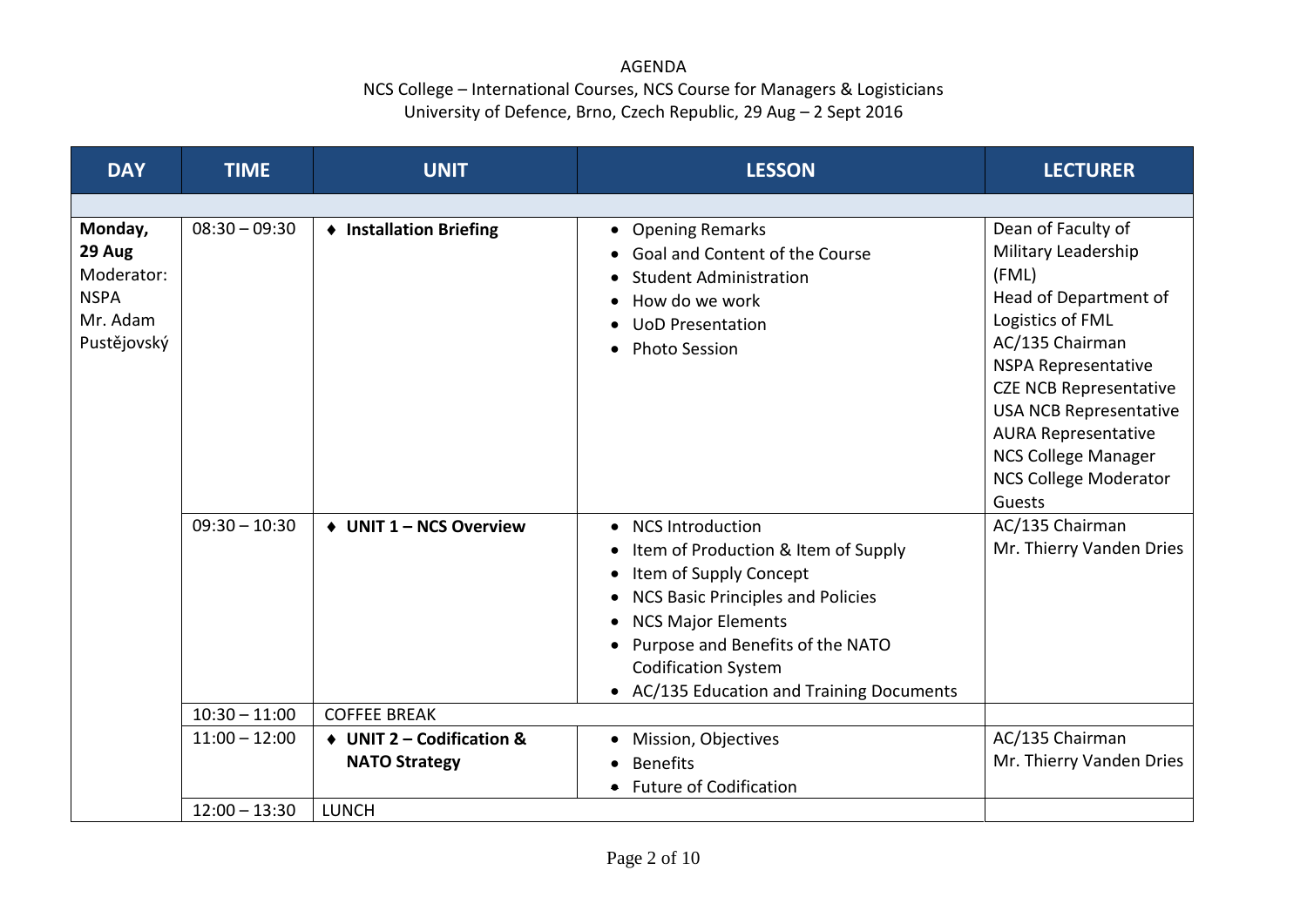| <b>DAY</b> | <b>TIME</b>     | <b>UNIT</b>                                                                              | <b>LESSON</b>                                                                                                                                                                                                      | <b>LECTURER</b>                             |
|------------|-----------------|------------------------------------------------------------------------------------------|--------------------------------------------------------------------------------------------------------------------------------------------------------------------------------------------------------------------|---------------------------------------------|
|            | $13:30 - 14:30$ | $\triangleleft$ UNIT 3 – Codification<br><b>Publications &amp; Information</b>           | Lesson 1<br>• Handbook on Aims, Organisation and<br><b>Working Procedures</b><br>• ACodP-1 – NATO Manual on Codification –<br>Overview<br>• CodSP - Codification Support Publications -<br><b>Content of CodSP</b> | AC/135 Chairman<br>Mr. Thierry Vanden Dries |
|            | $14:30 - 14:45$ | <b>COFFEE BREAK</b>                                                                      |                                                                                                                                                                                                                    |                                             |
|            | $14:45 - 15:45$ | $\triangleleft$ UNIT 3 – Codification<br><b>Publications &amp; Information,</b><br>cont. | Lesson 2<br>• NABS - NATO Business System<br>NMBS - NATO Mail Box System<br>• AC/135 Website<br><b>NMCRL Website</b>                                                                                               | <b>NSPA</b><br>Mr. Adam Pustějovský         |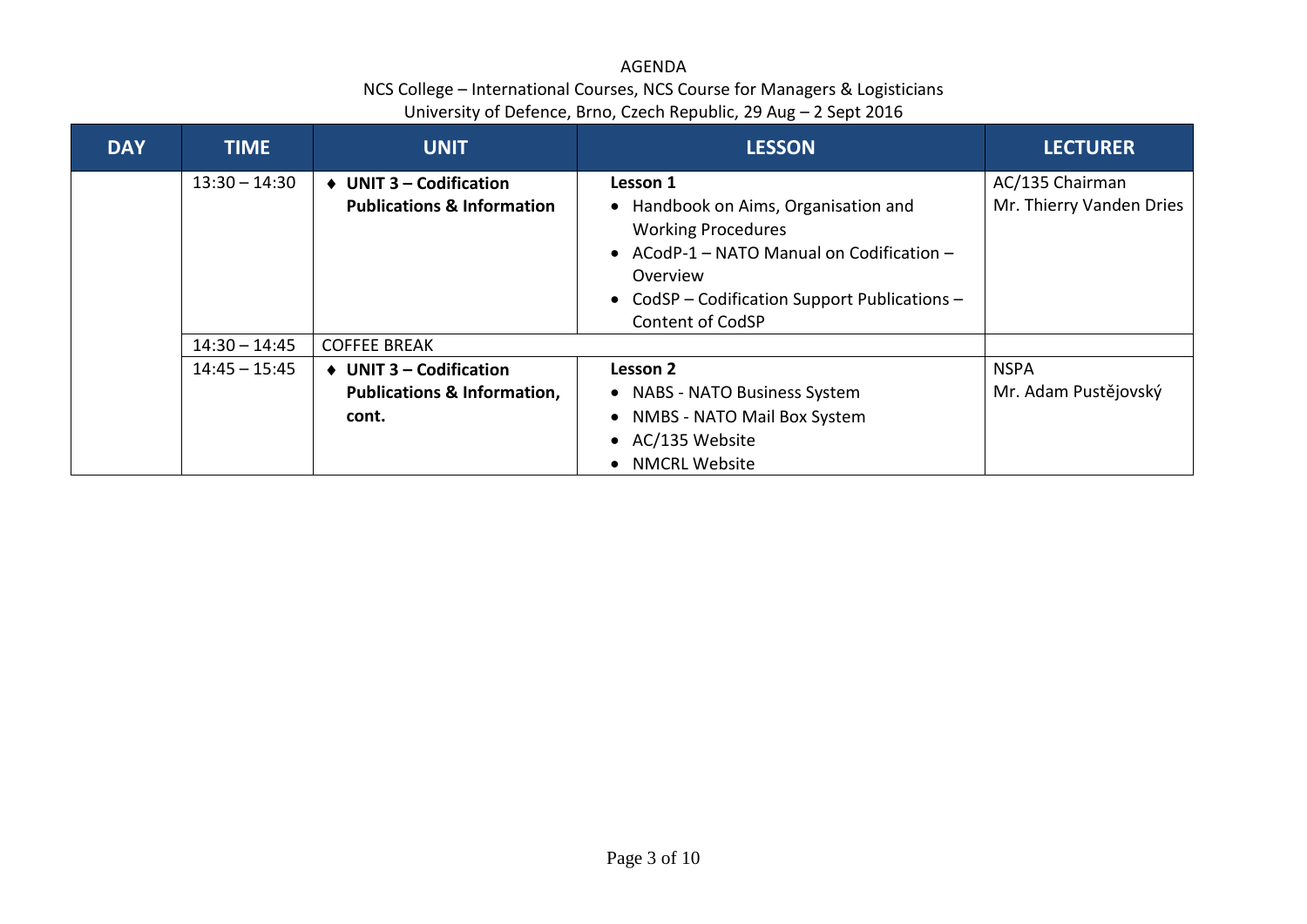| <b>DAY</b>  | <b>TIME</b>     | <b>UNIT</b>                      | <b>LESSON</b>                             | <b>LECTURER</b>      |
|-------------|-----------------|----------------------------------|-------------------------------------------|----------------------|
|             |                 |                                  |                                           |                      |
| Tuesday,    | $08:00 - 09:00$ | ◆ UNIT 4 – NCS Sponsorship &     | Lesson 1                                  | <b>NSPA</b>          |
| 30 Aug      |                 | <b>National Responsibilities</b> | • Sponsorship of Non-NATO Countries       | Mr. Adam Pustějovský |
| Moderator:  |                 | within Codification Process      | • Tier2 Compliance Tests                  |                      |
| <b>NSPA</b> |                 |                                  |                                           |                      |
| Mr. Adam    |                 |                                  | Lesson 2                                  |                      |
| Pustějovský |                 |                                  | How to Establish a National Codification  |                      |
|             |                 |                                  | Bureau (NCB)                              |                      |
|             | $09:00 - 09:05$ | <b>BREAK</b>                     |                                           |                      |
|             | $09:05 - 10:05$ | UNIT 4 – NCS Sponsorship &       | Lesson 3                                  | <b>NSPA</b>          |
|             |                 | <b>National Responsibilities</b> | • Responsibilities of Procuring Country   | Mr. Adam Pustějovský |
|             |                 | within Codification Process,     | <b>Contract Codification Clause</b>       |                      |
|             |                 | cont.                            | Responsibilities of Manufacturer          |                      |
|             |                 |                                  | Responsibilities of Producing Country     |                      |
|             | $10:05 - 10:30$ | <b>COFFEE BREAK</b>              |                                           |                      |
|             | $10:30 - 11:30$ | ♦ UNIT 5 - Item Codification     | Lesson 1                                  | <b>USA NCB</b>       |
|             |                 | (basis)                          | • Item Name                               | Mr. Jeffrey Merrell  |
|             |                 |                                  | Purpose and Basic Principles of Item<br>п |                      |
|             |                 |                                  | Name                                      |                      |
|             |                 |                                  | <b>Structure of Item Name</b>             |                      |
|             |                 |                                  | Types of Item Name                        |                      |
|             |                 |                                  | Item Name Development                     |                      |
|             | $11:30 - 13:00$ | <b>LUNCH</b>                     |                                           |                      |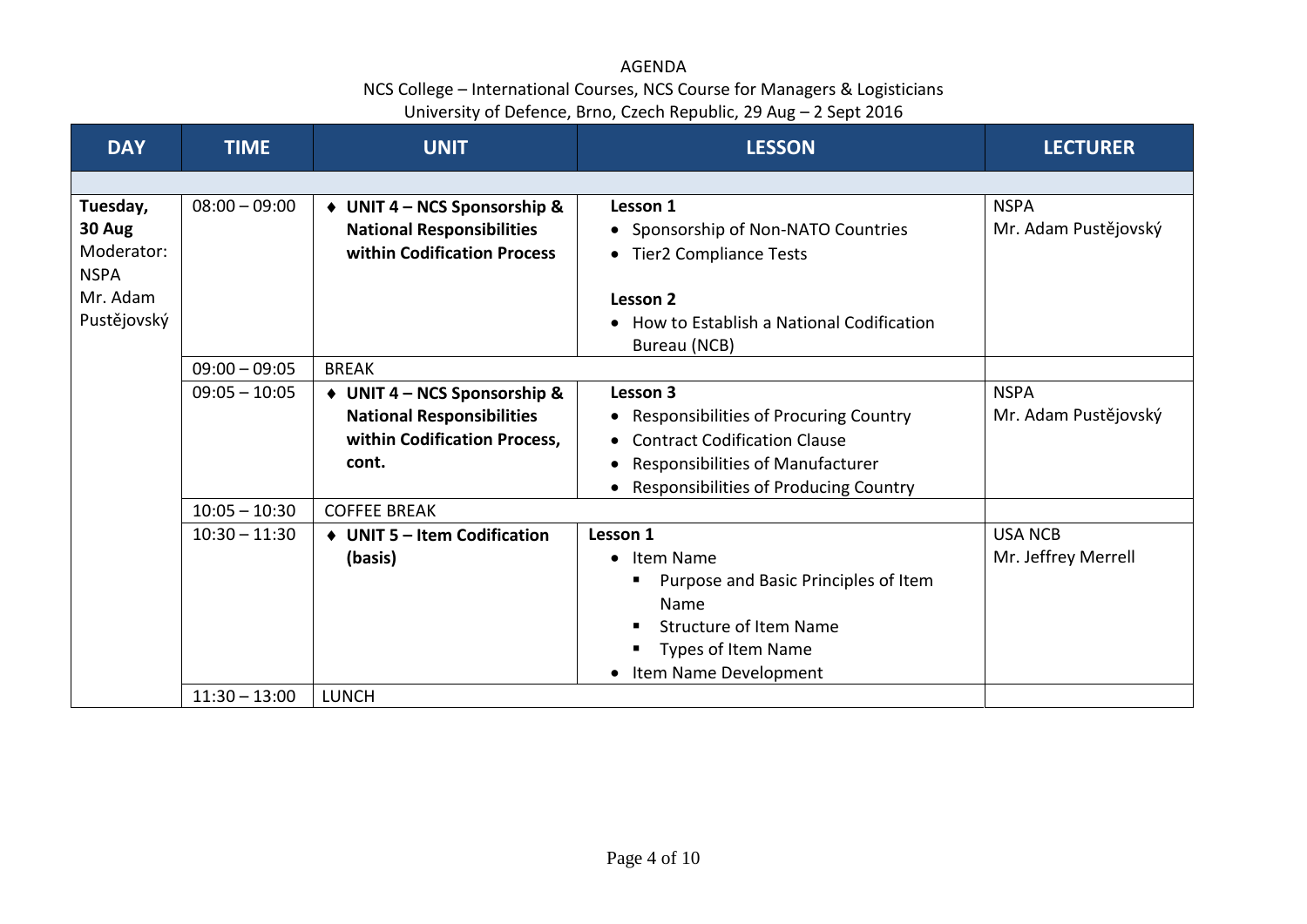| <b>DAY</b> | <b>TIME</b>     | <b>UNIT</b>                                                              | <b>LESSON</b>                                                                                                                                              | <b>LECTURER</b>                       |
|------------|-----------------|--------------------------------------------------------------------------|------------------------------------------------------------------------------------------------------------------------------------------------------------|---------------------------------------|
|            | $13:00 - 14:00$ | <b>UNIT 5 - Item Codification</b><br>$\bullet$<br>(basis), cont.         | Lesson 1 (cont.)<br>• Item Classification                                                                                                                  | <b>USA NCB</b><br>Mr. Jeffrey Merrell |
|            |                 |                                                                          | Purpose and Use of NATO Supply<br>п<br><b>Classification System</b><br>Structure of NATO Supply Classification<br>p                                        |                                       |
|            |                 |                                                                          | System<br>Lesson 2<br><b>NATO Stock Number</b><br>$\bullet$<br>Purpose and Use<br>Structure<br>л<br>NSN and NATO Item Identification<br>л<br>Number (NIIN) |                                       |
|            |                 |                                                                          | • Advantages                                                                                                                                               |                                       |
|            | $14:00 - 14:15$ | <b>COFFEE BREAK</b>                                                      |                                                                                                                                                            |                                       |
|            | $14:15 - 15:15$ | <b>Students' Presentations on</b><br><b>National Cataloguing Systems</b> |                                                                                                                                                            | <b>Students</b>                       |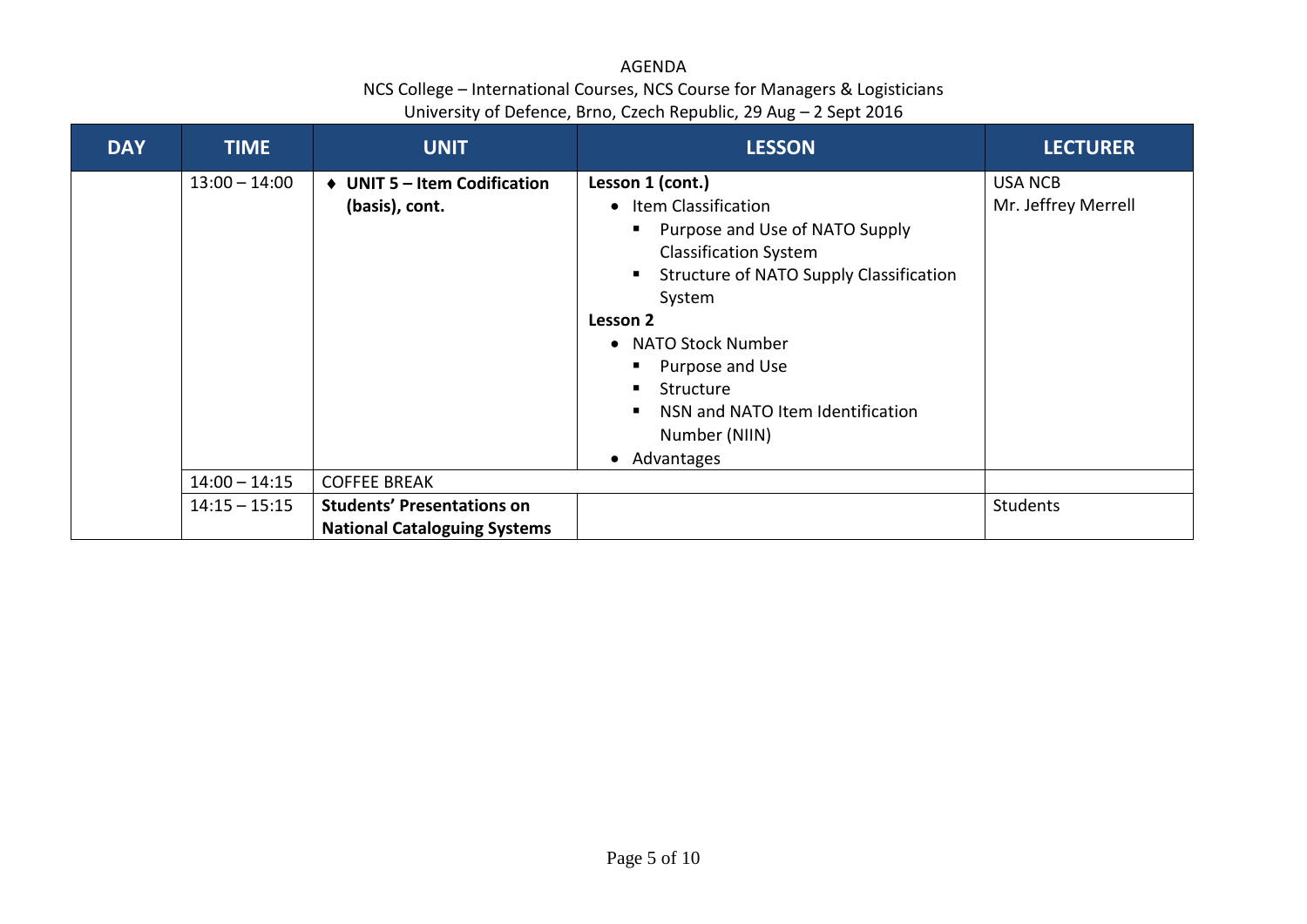| <b>DAY</b>                                                                   | <b>TIME</b>     | <b>UNIT</b>                                    | <b>LESSON</b>                                                                                                                                                                                                                                                                                               | <b>LECTURER</b>                                                                   |
|------------------------------------------------------------------------------|-----------------|------------------------------------------------|-------------------------------------------------------------------------------------------------------------------------------------------------------------------------------------------------------------------------------------------------------------------------------------------------------------|-----------------------------------------------------------------------------------|
|                                                                              |                 |                                                |                                                                                                                                                                                                                                                                                                             |                                                                                   |
| Wednesday,<br>31 Aug<br>Moderator:<br><b>NSPA</b><br>Mr. Adam<br>Pustějovský | $08:00 - 09:00$ | ♦ UNIT 5 - Item Codification<br>(basis), cont. | Lesson 3<br>• Methods and Types<br><b>Reference Method</b><br>٠<br><b>Descriptive Method</b><br>٠<br>Various Types of Item Description<br>п<br>Descriptive Method of Item Identification<br>٠<br>Reference Method of Item Identification<br>٠<br>• Type of Item Identification (1, 1A, 1B, 4, 4A,<br>4B, 2) | <b>USA NCB</b><br>Mr. Jeffrey Merrell                                             |
|                                                                              | $09:00 - 09:05$ | <b>BREAK</b>                                   |                                                                                                                                                                                                                                                                                                             |                                                                                   |
|                                                                              | $09:05 - 10:05$ | $\triangle$ Exercise                           | • Introduction to Codification SW<br>• Description                                                                                                                                                                                                                                                          | AURA - IT Support<br>Mrs. Zuzana Ježková<br><b>USA NCB</b><br>Mr. Jeffrey Merrell |
|                                                                              | $10:05 - 10:30$ | <b>COFFEE BREAK</b>                            |                                                                                                                                                                                                                                                                                                             |                                                                                   |
|                                                                              | $10:30 - 11:30$ | $\triangle$ Exercise                           | • Item Codification in Practice<br>Naming of Item<br>ш<br>Classification of Item<br>$\blacksquare$                                                                                                                                                                                                          | AURA - IT Support<br>Mrs. Zuzana Ježková<br><b>USA NCB</b><br>Mr. Jeffrey Merrell |
|                                                                              | $11:30 - 13:00$ | <b>LUNCH</b>                                   |                                                                                                                                                                                                                                                                                                             |                                                                                   |
|                                                                              | $13:00 - 14:00$ | $\triangle$ Exercise                           | • Item Codification in Practice<br>Reference Identification<br>٠                                                                                                                                                                                                                                            | AURA - IT Support<br>Mr. Tomáš Koloděj<br><b>USA NCB</b><br>Mr. Jeffrey Merrell   |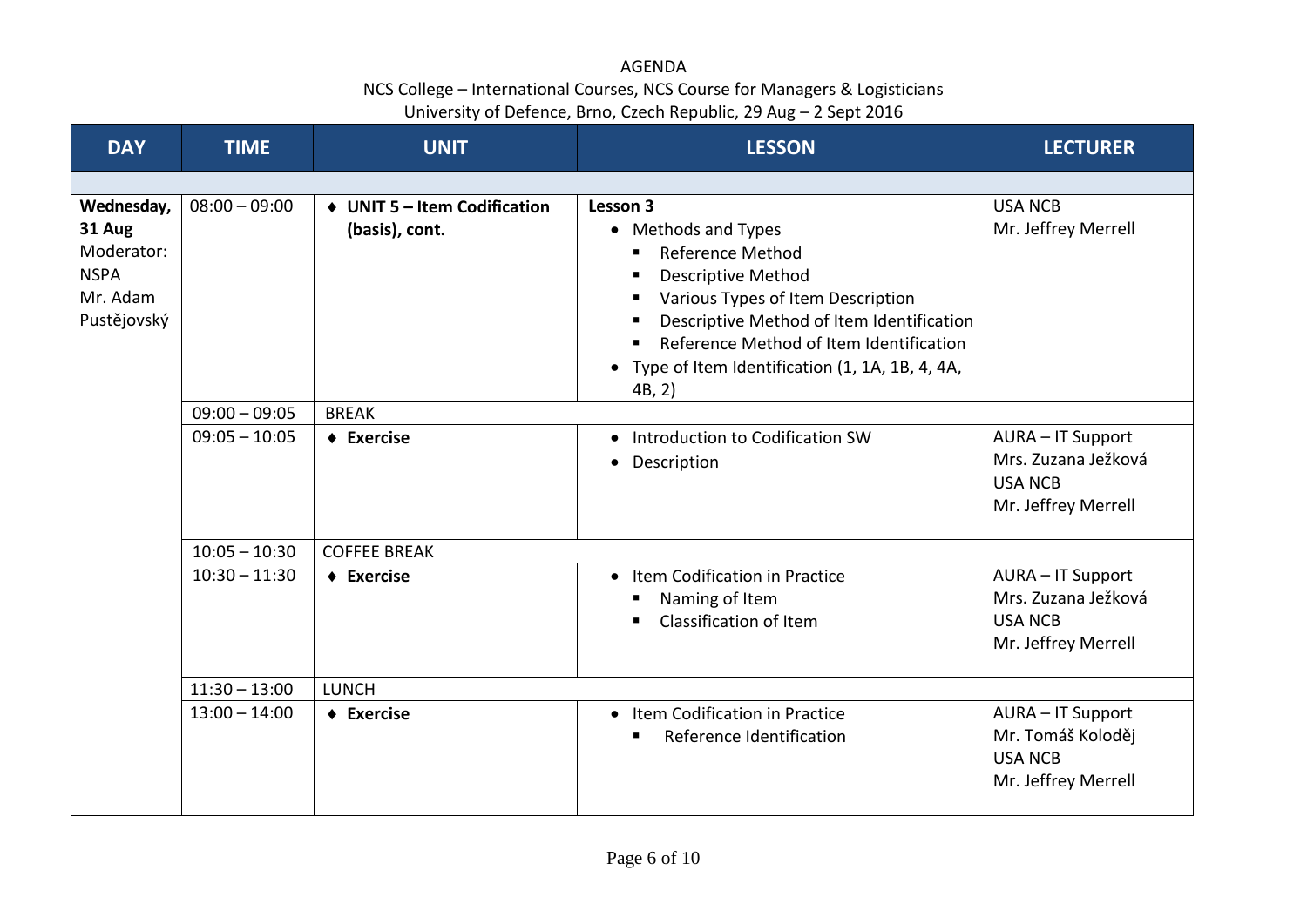| <b>DAY</b> | <b>TIME</b>     | <b>UNIT</b>         | <b>LESSON</b>                                                                 | <b>LECTURER</b>                                                                 |
|------------|-----------------|---------------------|-------------------------------------------------------------------------------|---------------------------------------------------------------------------------|
|            | $14:00 - 14:15$ | <b>COFFEE BREAK</b> |                                                                               |                                                                                 |
|            | $14:15 - 15:15$ | <b>Exercise</b>     | Item codification in practice<br>Descriptive identification<br>$\blacksquare$ | AURA – IT Support<br>Mr. Tomáš Koloděj<br><b>USA NCB</b><br>Mr. Jeffrey Merrell |
|            |                 |                     |                                                                               |                                                                                 |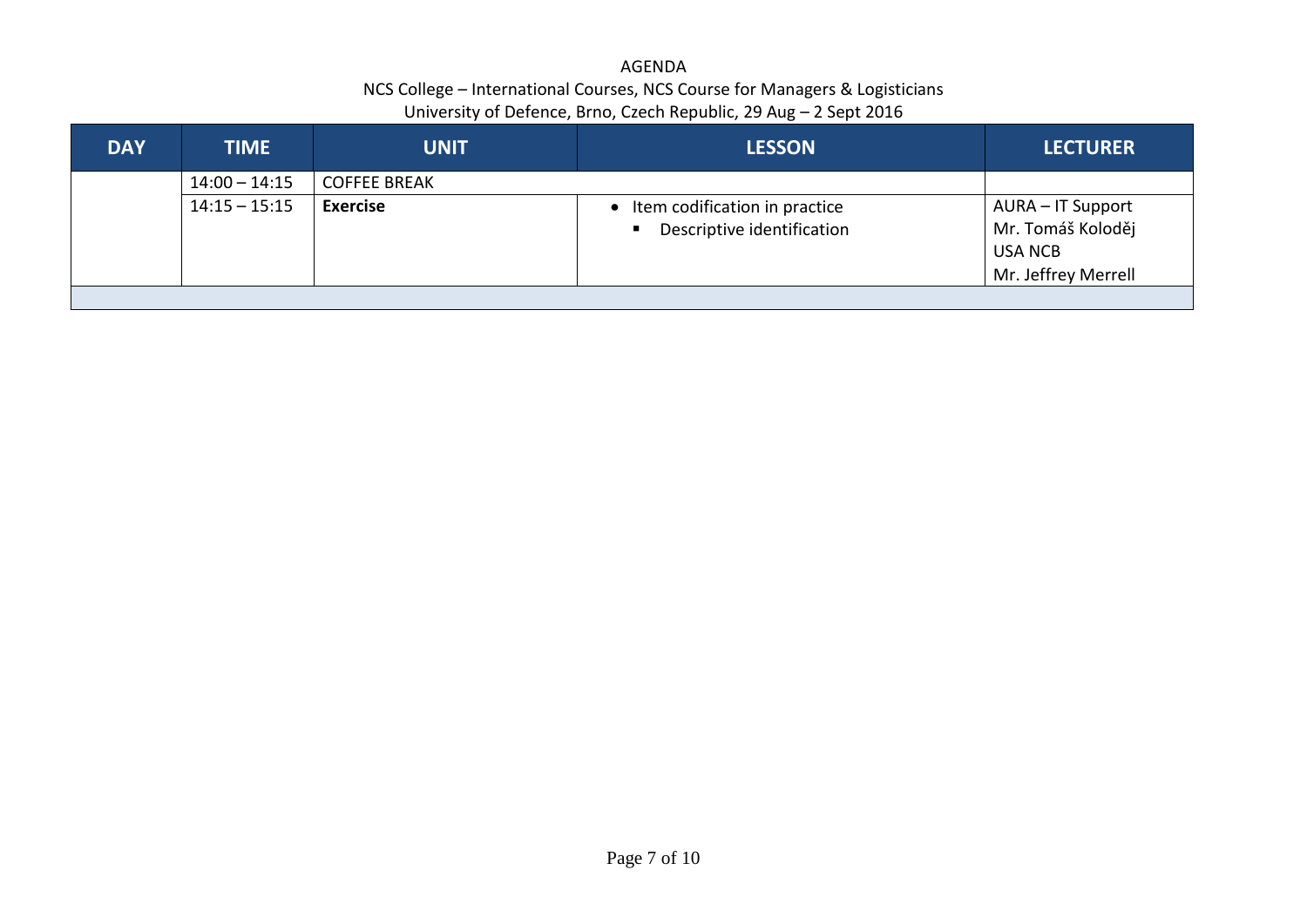| <b>DAY</b>                                                                  | <b>TIME</b>     | <b>UNIT</b>                                                                   | <b>LESSON</b>                                                                                                                                                                                                                                                                            | <b>LECTURER</b>                      |
|-----------------------------------------------------------------------------|-----------------|-------------------------------------------------------------------------------|------------------------------------------------------------------------------------------------------------------------------------------------------------------------------------------------------------------------------------------------------------------------------------------|--------------------------------------|
|                                                                             |                 |                                                                               |                                                                                                                                                                                                                                                                                          |                                      |
| Thursday,<br>1 Sept<br>Moderator:<br><b>NSPA</b><br>Mr. Adam<br>Pustějovský | $08:00 - 09:00$ | ♦ UNIT 6 - Codification Tools<br>and Products (Overview)                      | Lesson 1<br>• NSPA ePORTAL<br><b>NCAGE Request Tool</b><br>п<br>ACodP2/3<br>$\blacksquare$<br>NATO Master Catalogue of References<br>п<br>for Logistics                                                                                                                                  | <b>NSPA</b><br>Mr. Adam Pustějovský  |
|                                                                             | $09:00 - 09:05$ | <b>BREAK</b>                                                                  |                                                                                                                                                                                                                                                                                          |                                      |
|                                                                             | $09:05 - 10:05$ | ♦ UNIT 6 - Codification Tools<br>and Products (Overview),<br>cont.            | Lesson 2<br>• FEDLOG/PUBLOG/H6/PUBLOG FLIS SEARCH                                                                                                                                                                                                                                        | <b>US NCB</b><br>Mr. Jeffrey Merrell |
|                                                                             | $10:05 - 10:30$ | <b>COFFEE BREAK</b>                                                           |                                                                                                                                                                                                                                                                                          |                                      |
|                                                                             | $10:30 - 11:30$ | ♦ UNIT 6 - Codification Tools<br>and Products (Overview),<br>cont.            | Lesson 3<br>• FEDLOG/PUBLOG/H6/PUBLOG FLIS SEARCH                                                                                                                                                                                                                                        | <b>US NCB</b><br>Mr. Jeffrey Merrell |
|                                                                             | $11:30 - 13:00$ | <b>LUNCH</b>                                                                  |                                                                                                                                                                                                                                                                                          |                                      |
|                                                                             | $13:00 - 14:00$ | ♦ UNIT 7 - NCS Data Quality                                                   | Lesson 1<br>• Data Quality Requirements<br>• MIS - Management Information System                                                                                                                                                                                                         | <b>NSPA</b><br>Mr. Adam Pustějovský  |
|                                                                             | $14:00 - 14:15$ | <b>COFFEE BREAK</b>                                                           |                                                                                                                                                                                                                                                                                          |                                      |
|                                                                             | $14:15 - 15:15$ | ♦ Information Support to the<br><b>Czech Armed Forces</b><br><b>Logistics</b> | • ISL Overview<br>• Implementation the NATO Codification<br>System<br><b>Controling and Monitoring Assets</b><br>$\bullet$<br>Supporting the Materiel Item Life Cycle<br>Logistic Support for Operations<br><b>Crisis Management of Materiel Resources</b><br>• ISL in Routine Operation | <b>AURA</b><br>Mr. Roman Kapinus     |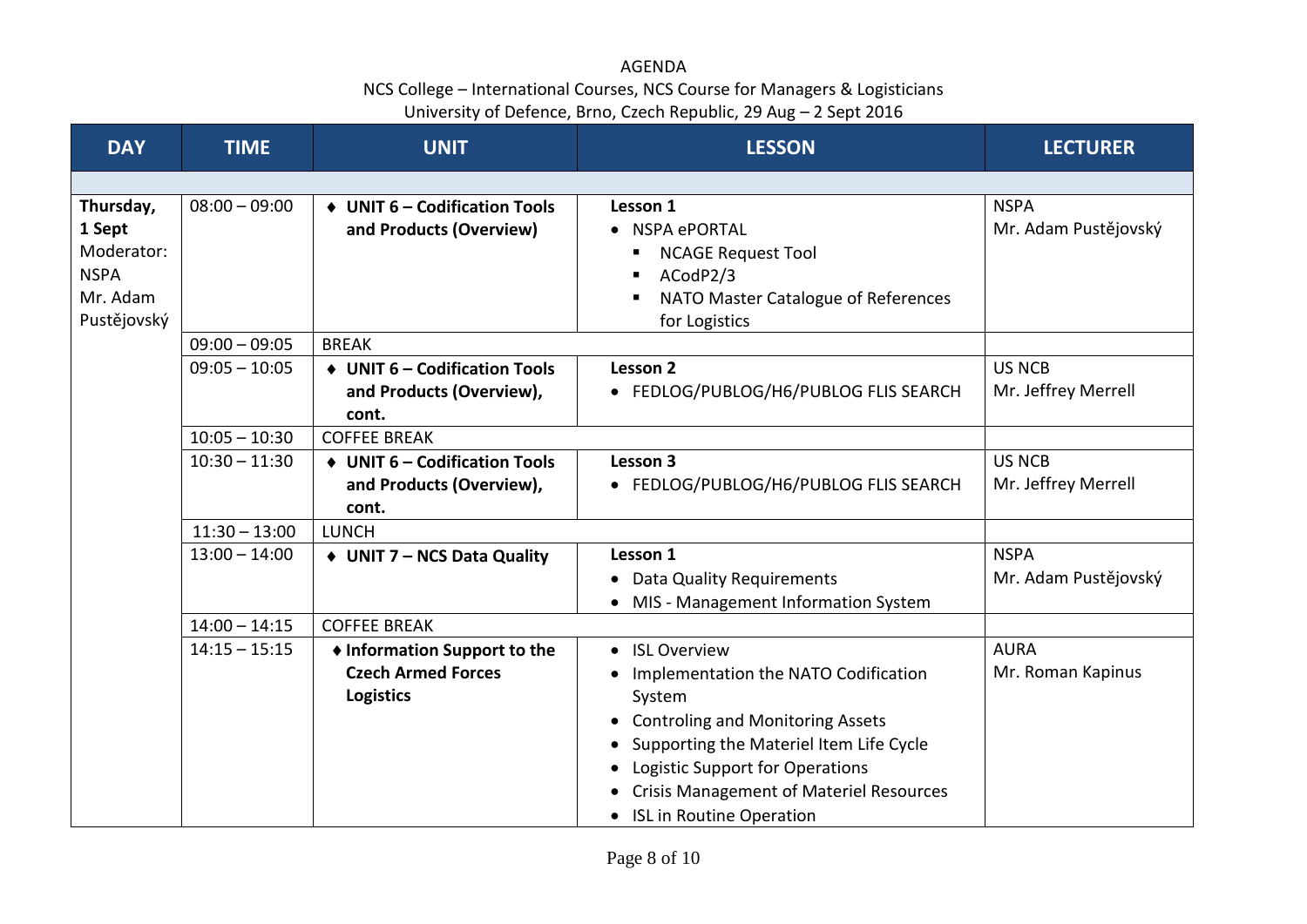| <b>DAY</b>                                                                | <b>TIME</b>     | <b>UNIT</b>                                 | <b>LESSON</b>                                                                                                                                                                                                                                                                                               | <b>LECTURER</b>                                                                                                                                        |
|---------------------------------------------------------------------------|-----------------|---------------------------------------------|-------------------------------------------------------------------------------------------------------------------------------------------------------------------------------------------------------------------------------------------------------------------------------------------------------------|--------------------------------------------------------------------------------------------------------------------------------------------------------|
|                                                                           |                 |                                             |                                                                                                                                                                                                                                                                                                             |                                                                                                                                                        |
| Friday,<br>2 Sept<br>Moderator:<br><b>NSPA</b><br>Mr. Adam<br>Pustějovský | $08:00 - 08:30$ | $\triangleleft$ UNIT 8 – Military Logistics | Lesson 1<br>• Logistics in the Framework of the Armed<br>Forces<br>• Command and Control in Logistics<br>Accomplishment<br>Supply System in the Logistics Support in<br><b>Field and Peace</b>                                                                                                              | <b>UoD</b><br>Col Pavel Foltin                                                                                                                         |
|                                                                           | $08:30 - 9:05$  | ♦ UNIT 8 - Military Logistics,<br>cont.     | Lesson 2<br>• IT Systems in the Framework of the Armed<br>Forces<br>• The Information System for Logistics in the<br>Framework of the Armed Forces<br>Lesson 3<br>The Distribution Resources in the Framework<br>of the Armed Forces<br>The Controlling System in the Framework<br>Е<br>of the Armed Forces | <b>UoD</b><br>Mr. Petr Němec<br><b>UoD</b><br>Col Pavel Foltin                                                                                         |
|                                                                           | $9:05 - 9:30$   | <b>COFFEE BREAK</b>                         |                                                                                                                                                                                                                                                                                                             |                                                                                                                                                        |
|                                                                           | $9:30 - 10:30$  | ♦ Final Course Review                       | • Codification Quiz<br><b>Questions &amp; Answers</b><br><b>Feedback from Students</b>                                                                                                                                                                                                                      | <b>NSPA Representative</b><br><b>UoD Representative</b><br><b>USA NCB Representative</b><br><b>NCS College Moderator</b><br><b>NCS College Manager</b> |
|                                                                           | $10:30 - 11:00$ | ♦ Graduation Ceremony                       | • Presentation of Certificates<br><b>Closing Comment</b><br>$\bullet$                                                                                                                                                                                                                                       | Rector - Commandant of<br>University of Defence<br>Dean of Faculty of<br>Military Leadership                                                           |